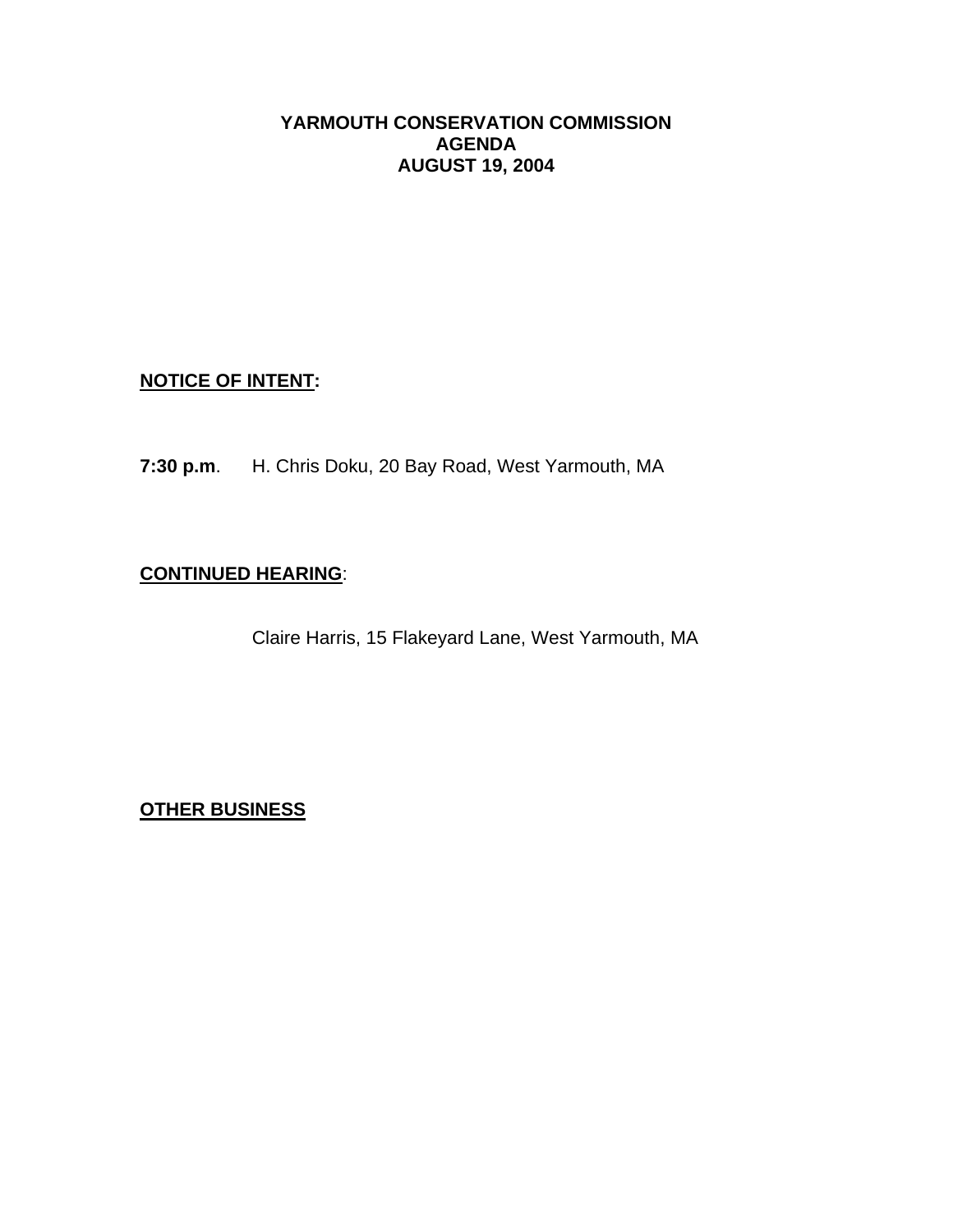## **YARMOUTH CONSERVATION COMMISSION AGENDA SEPTEMBER 2, 2004**

## **REQUEST FOR DETERMINATION:**

**7:30 p.m.** James McDowell, 62 Seminole Drive, YarmouthPort, MA Susan Kidwell, 196 Setucket Road, YarmouthPort, MA

# **NOTICE OF INTENT:**

- **7:45 p.m**. Nantucket Electric Co.,c/o David Fredericks, Nantucket, MA
- **8:00 p.m.** Emanuel & Gloria Kapolis, 22 Glenwood Street, West Yarmouth, MA.
- **8:15 p.m.** Robert & Donna Baker, 44 Prince Road, West Yarmouth, MA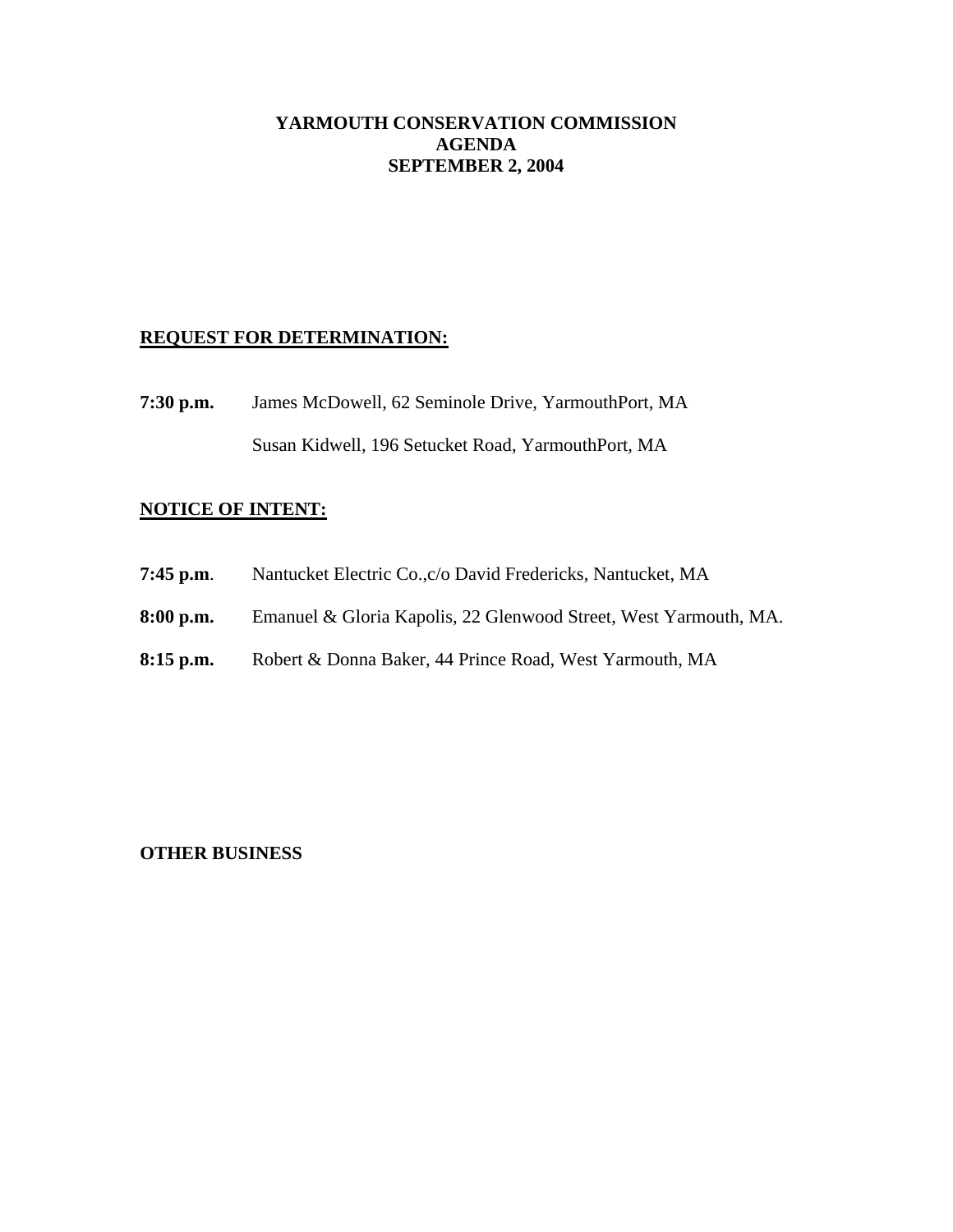# **YARMOUTH CONSERVATION COMMISSION AGENDA SEPTEMBER 16, 2004**

# **NOTICE OF INTENT:**

| 7:30 p.m.   | Walden Corp., Lot 2, 159 Center Street, YarmouthPort, MA                            |
|-------------|-------------------------------------------------------------------------------------|
| 7:45 p.m.   | John Hausner, 49 Lakeland Road, South Yarmouth, MA                                  |
| $8:00$ p.m. | Town of Yarmouth, Dept. of Public Works, Higgins Crowell Road,<br>West Yarmouth, MA |

# **CONTINUED HEARING:**

Emmanuel Kapalis, 22 Glenwood Street, West Yarmouth, MA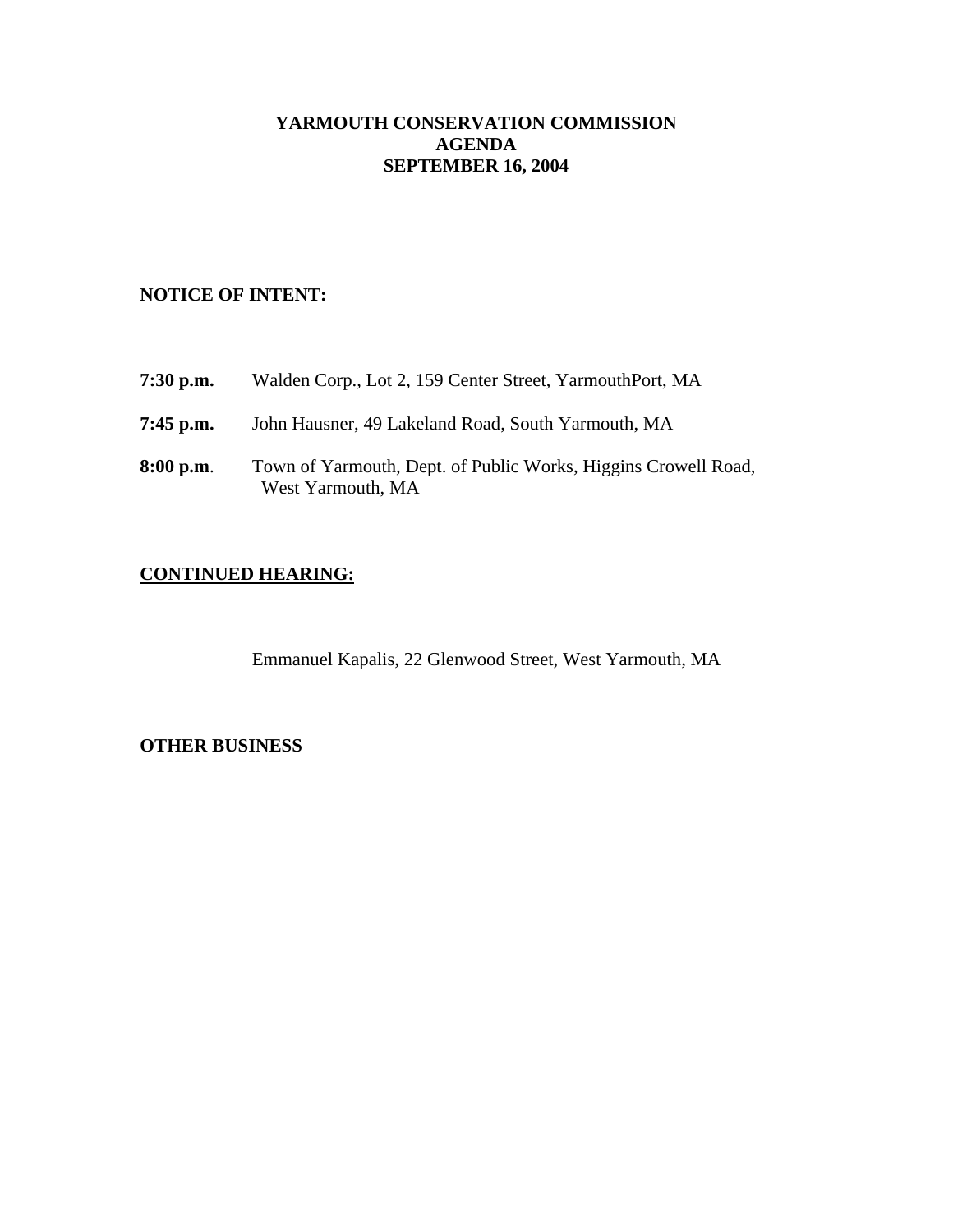# **YARMOUTH CONSERVATION COMMISSION AGENDA OCTOBER 7, 2004**

## **REQUEST FOR DETERMINATION:**

- 7:30 p.m. Town of Yarmouth, DPW Dept., 507 Buck Island Road, West Yarmouth, MA
- 7:30 p.m. Buck Island Village Condo Trust, 481 Buck Island Rd., West Yarmouth, MA

## **NOTICE OF INTENT:**

- 7:45 p.m. Kieran J. Healy, 71 Nearmeadows Road, West Yarmouth, MA
- 8:00 p.m. Thomas Connelly, 16 Victory Lane, South Yarmouth, MA
- 8:15 p.m. Leonard Gallagher, 11 Sagamore Road, West Yarmouth, MA
- 8:30 p.m. Cape Cod Hospital, Bayview Street, West Yarmouth, MA

#### **BUSINESS:**

- 1. Certificate of Compliance SE 83-1637-Harbour Haven Association, Grandview Dr., South Yarmouth, MA.
- 2. Certificate of Compliance, SE 83-1668, Thomas Maher, 21 New Hampshire Ave., West Yarmouth, MA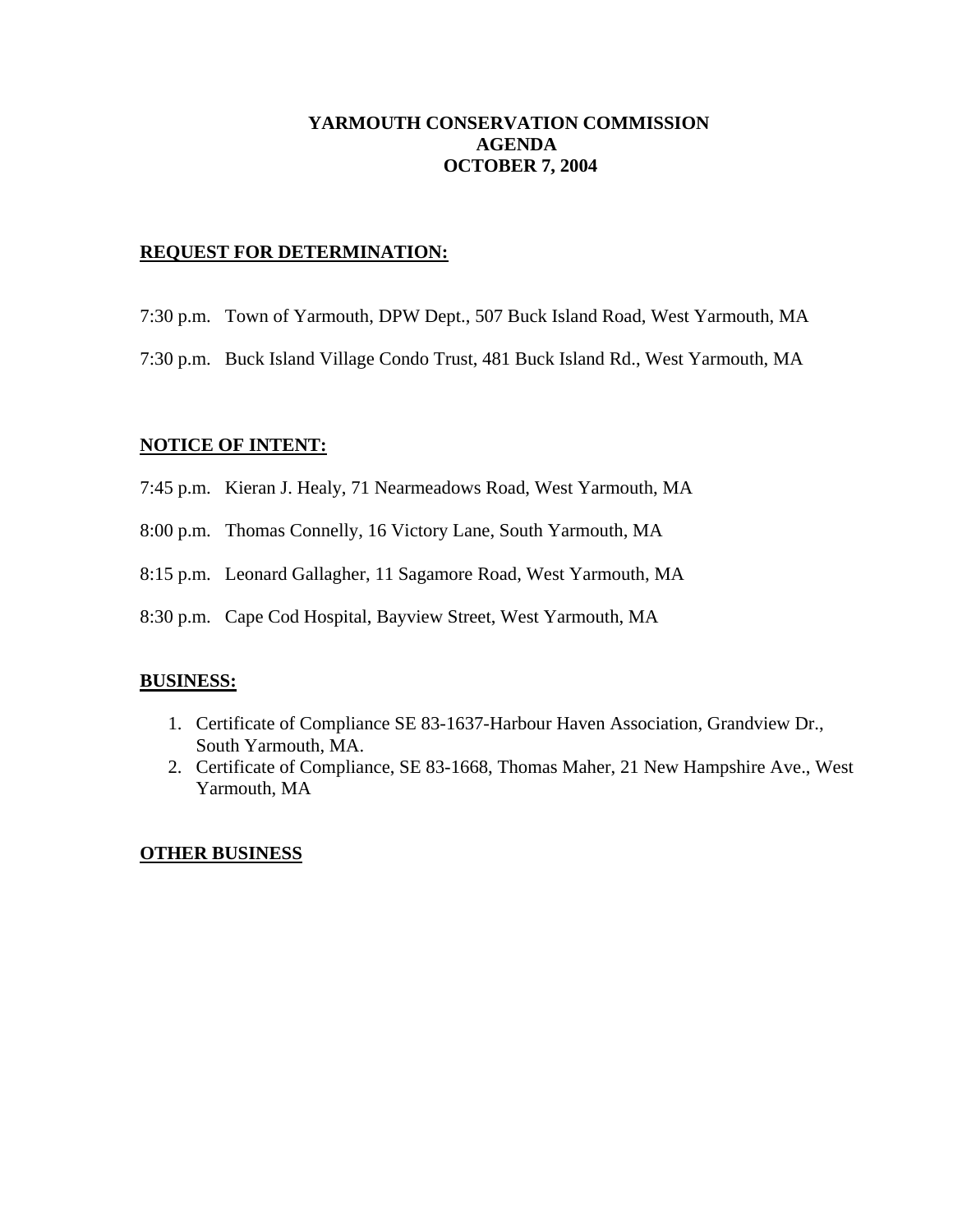# **YARMOUTH CONSERVATION COMMISSION AGENDA OCTOBER 21, 2004**

## **REQUEST FOR DETERMINATION:**

- 7:30 p.m. Town of Yarmouth, DPW Dept., 507 Buck Island Road, West Yarmouth, MA
- 7:30 p.m. Buck Island Village Condo Trust, 48 Buck Island Road, West Yarmouth, MA
- 7:30 p.m. Buck Island Village Condo Trust, 481 Buck Island Rd., West Yarmouth, MA

#### **NOTICE OF INTENT:**

7:45 p.m. Kieran J. Healy, 71 Nearmeadows Road, West Yarmouth, MA

8:00 p.m. Thomas Connelly, 16 Victory Lane, South Yarmouth, MA Thomas Connelly, 16 Victory Lane, South Yarmouth, MA

8:15 p.m. Leonard Gallagher, 11 Sagamore Road, West Yarmouth, MA

8:30 p.m. Cape Cod Hospital, Bayview Street, West Yarmouth, MA

#### **BUSINESS:**

- 1. Certificate of Compliance SE 83-1637-Harbour Haven Association, Grandview Dr., South Yarmouth, MA.
- 2. Certificate of Compliance, SE 83-1668, Thomas Maher, 21 New Hampshire Ave., West Yarmouth, MA
- 3. Certificate of Compliance, SE 83-1250, Edward Parker, 14 Valley Road, West Yarmouth, MA.
- 4. Minutes.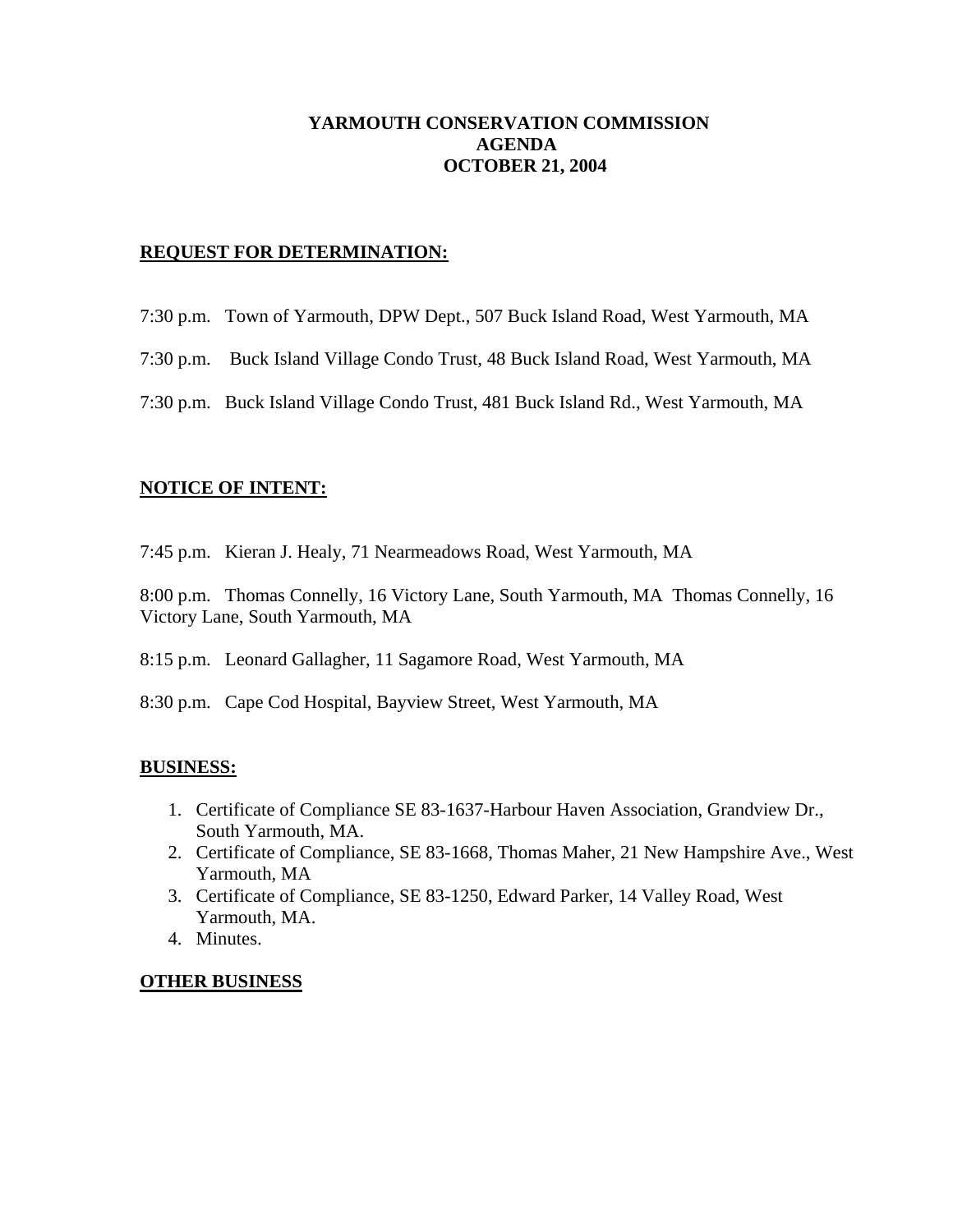# **YARMOUTH CONSERVATION COMMISSION AGENDA NOVEMBER 4, 2004**

## **REQUEST FOR DETERMINATION:**

**7:30 p.m.** Fruean Family Trust, Edmund Fruean III, Trustee, 44 Crab Creek Lane, YarmouthPort, MA Leonard & Ellen Bearse, 34 Highland Street, West Yarmouth, MA John Lagadinos, 12 Shore Road, West Yarmouth, MA Dr. Paul Cushman, 875 Great Island Road, West Yarmouth, MA

## **NOTICE OF INTENT:**

- **7:45 p.m**. Berkdale Realty Trust, 238 Pleasant Street, South Yarmouth, MA
- **8:00 p.m.** Richard Scheuch, Smith's Point Road, West Yarmouth, MA
- **8:15 p.m.** John F. Reilly, Jr., 204 South Street, Bass River, MA
- **8:30 p.m.** Darren Meyer, 43 Nickerson Farm Way, South Yarmouth, MA
- **8:45 p.m**. Historical Society of Old Yarmouth, 223 Rte. 6A-229 Rte. 6A, YarmouthPort, MA

#### **CONTINUED HEARING:**

Town of Yarmouth, DPW, 507 Buck Island Road, West Yarmouth, MA

#### **BUSINESS:**

- 1. Certificate of Compliance SE 83-1629, Hawver, 12 Summer Street, YarmouthPort, MA
- 2. Certificate of Compliance SE 83-1562-Daniel Franchi-Lots 2 & 3, South Street, South Yarmouth, MA.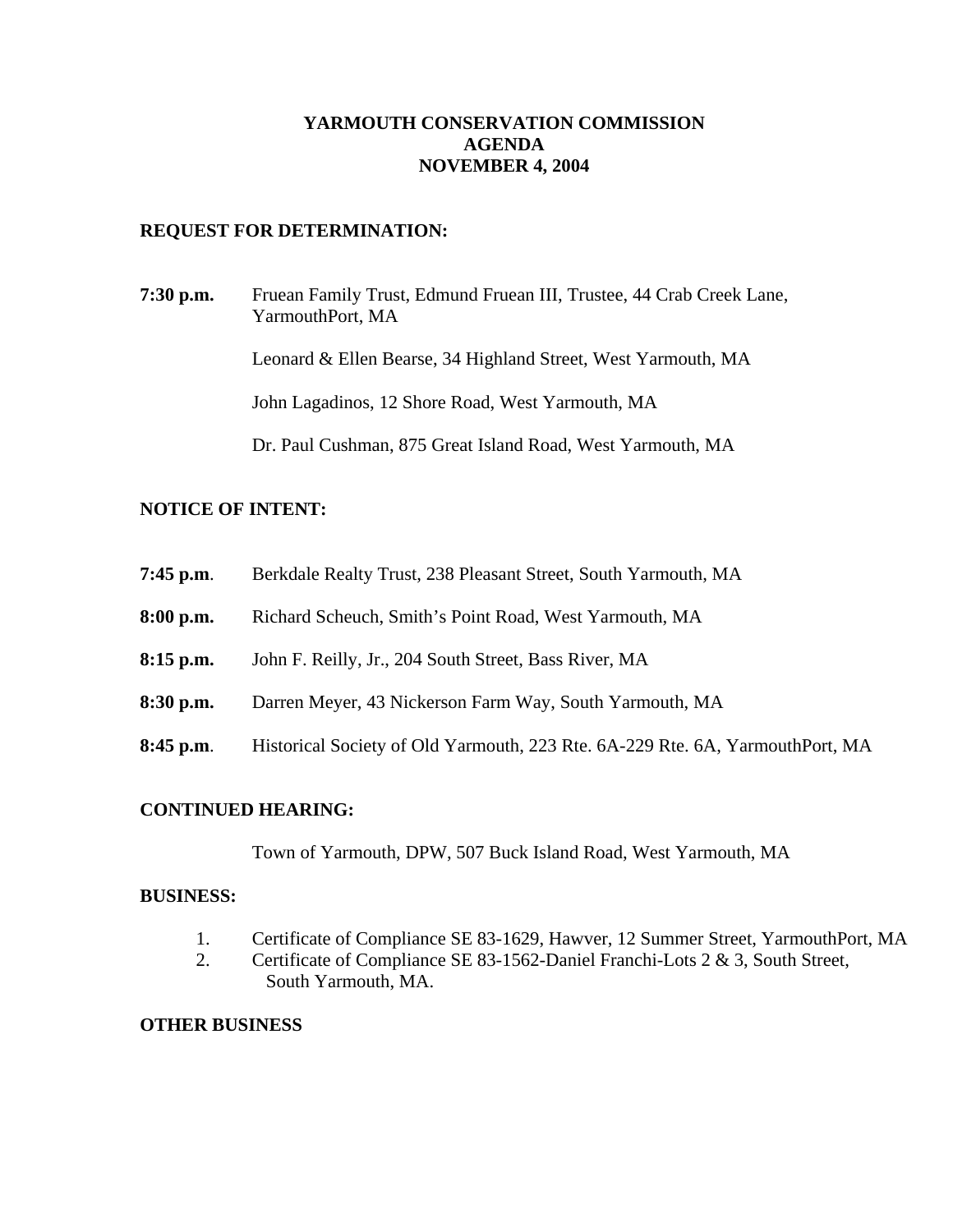## **YARMOUTH CONSERVATION COMMISSION AGENDA NOVEMBER 18, 2004**

## **REQUEST FOR DETERMINATION:**

**7:30 p.m.** Chris Burden, 1039 Great Island Road, West Yarmouth, MA

## **NOTICE OF INTENT:**

**7:45 p.m.** Jack Hynes, c/o Irish Village, 512 Main St., Rte 28, West Yarmouth, MA

## **CONTINUED HEARING:**

Paul Dean, Lot 86, Swan Road, West Yarmouth, MA

Berkdale Realty Trust, 238 Pleasant Street, South Yarmouth, MA

John F. Reilly, Jr., 204 South Street, South Yarmouth, MA

#### **BUSINESS:**

- 1. Mr. Peabody, Highland Street, West Yarmouth to address the Commission.
- 2. Certificate of Compliance SE 83-1649-Dick Schott.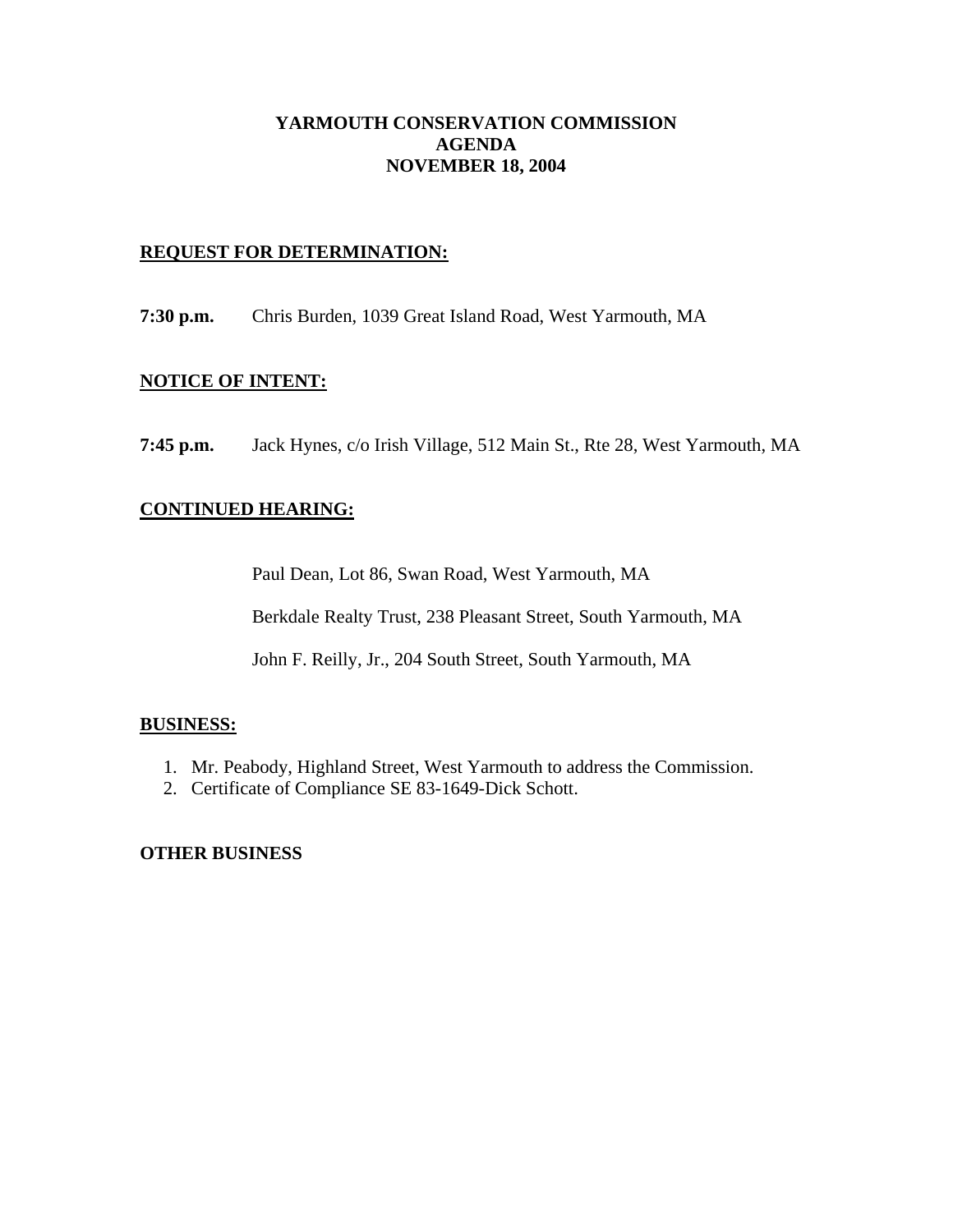# **YARMOUTH CONSERVATION COMMISSION AGENDA DECEMBER 2, 2004**

# **REQUEST FOR DETERMINATION:**

**7:30 p.m.** Michael Bernstein, 53 Congressional Drive, YarmouthPort, MA

# **NOTICE OF INTENT:**

**7:30 p.m.** Michael Fields, 40 Salt Marsh Lane, West Yarmouth, MA

## **BUSINESS:**

1. Review revised plan from Berkdale Realty Trust, 238 Pleasant Street, South Yarmouth, MA.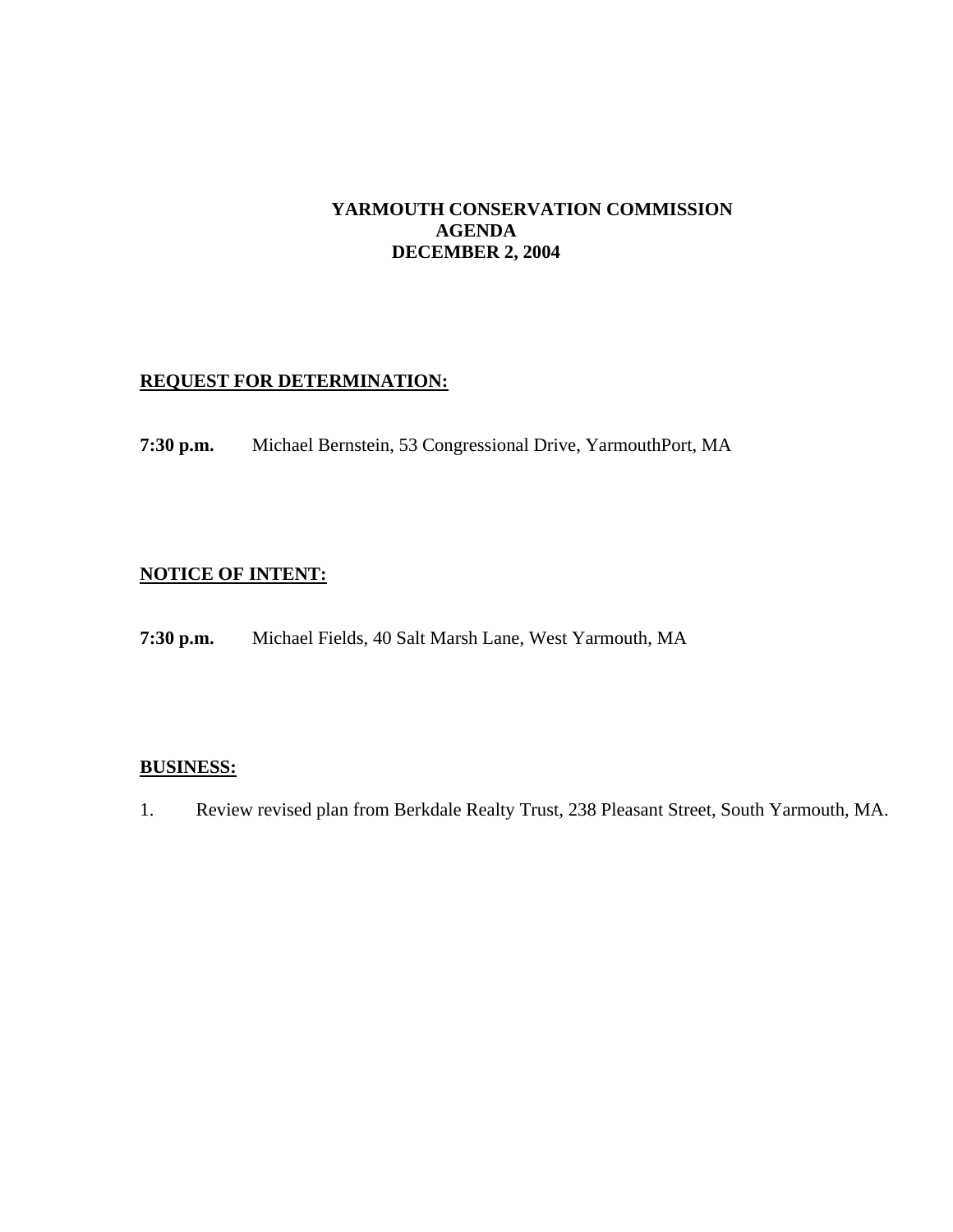## **YARMOUTH CONSERVATION COMMISSION AGENDA JULY 1, 2004**

# **NOTICE OF INTENT:**

7:30 p.m. Mark & Deborah Chase, 21 Drake Street, YarmouthPort, MA

# **CONTINUED HEARING:**

Abraham Joselow, 12 Prince Road, West Yarmouth, MA

## **BUSINESS:**

- 1. Francis Polito to discuss paving driveway.
- 2. Robin Wilcox to discuss 210 South Street, South Yarmouth, MA.
- 3. Appointment of Conservation Officers.
- 4. Minutes.

## **EXECUTIVE SESSION**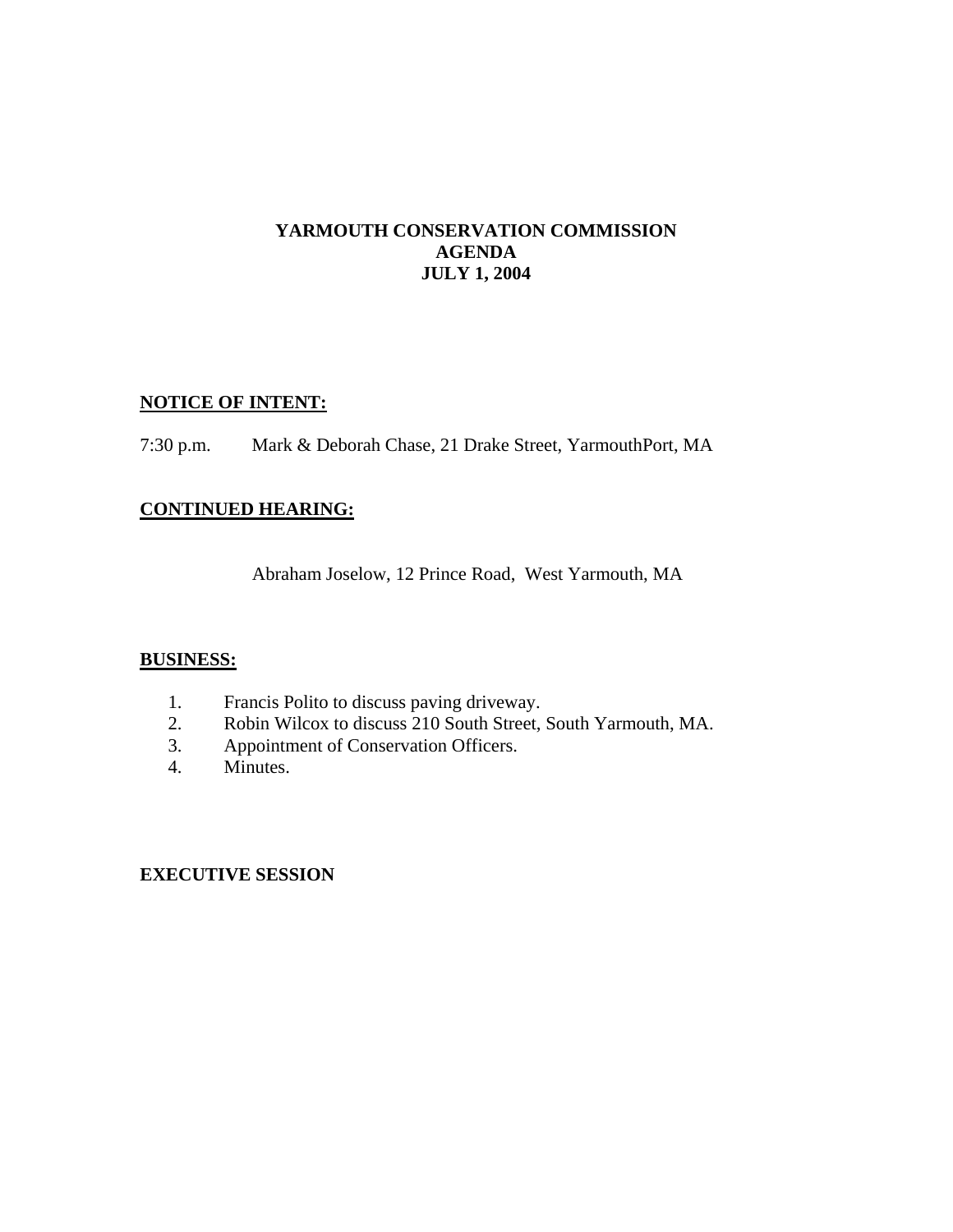# **YARMOUTH CONSERVATION COMMISSION AGENDA JULY 15, 2004**

# **REQUEST FOR DETERMINATION:**

**7:30 p.m**. Joseph Flanagan, Five New Hampshire Ave., West Yarmouth, MA Frederic Lowrie, Ten Lookout Road, YarmouthPort, MA Jack Hynes, 343 Main Street, Route 28, West Yarmouth, MA Sylvia Prezziosi, 82 Harbor Road, West Yarmouth, MA

# **NOTICE OF INTENT:**

**7:45 p.m.** Claire Harris, 15 Flakeyard Lane, West Yarmouth, MA

#### **BUSINESS:**

1. Certificate of Compliance SE 83-1051, Lot 10, Powers Lane, West Yarmouth, MA